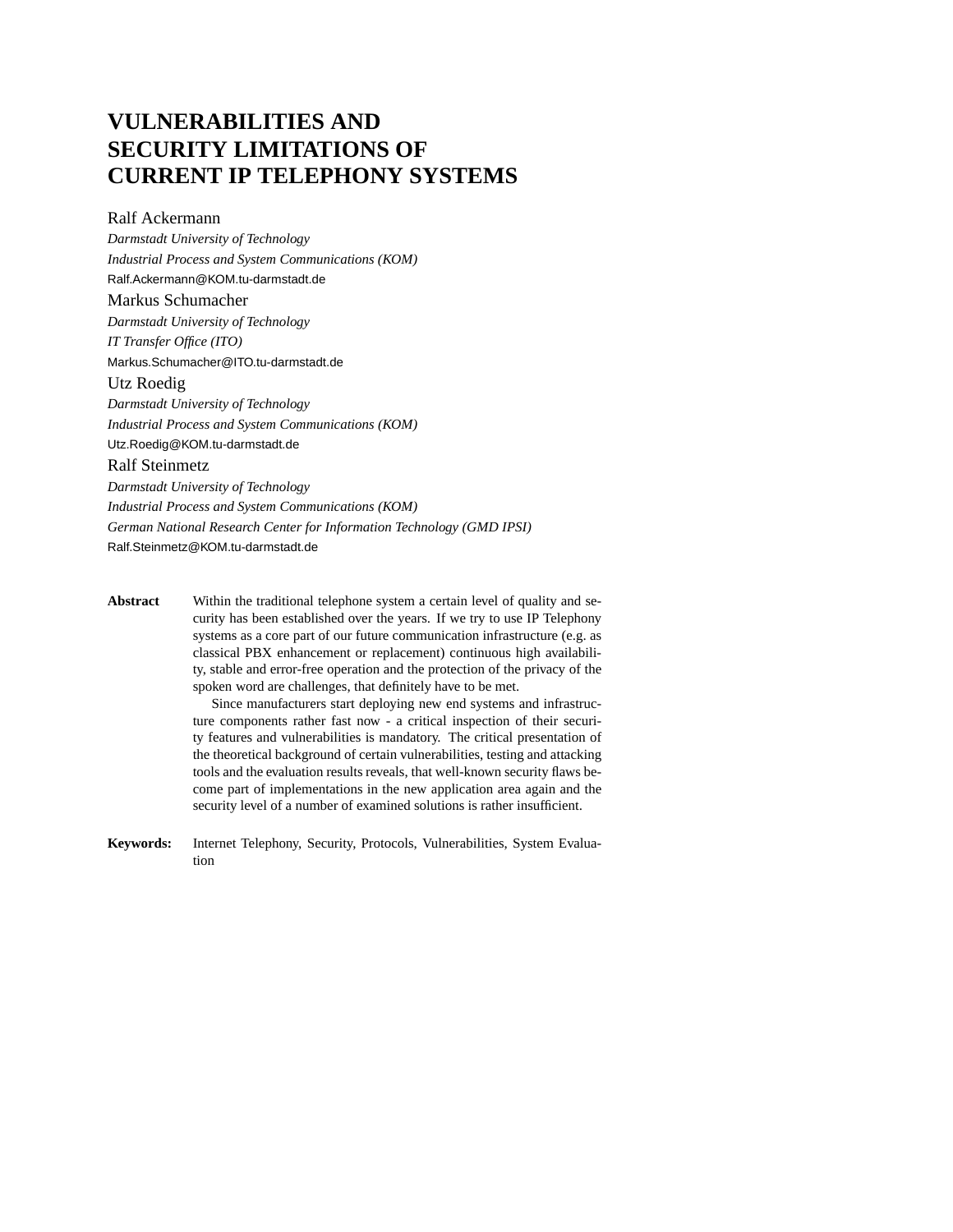### **1. INTRODUCTION**

IP telephony applications are considered to have a huge economic potential in the near future. The role of IP telephony can be described as a specific part of a continuously emerging scene of more general multimedia applications. Concerning signaling protocols, interfaces and implementation details, we currently face a lot of work in progress with high dynamics and multiple concurrent approaches.

Security and privacy are mandatory requirements for this application area. Unfortunately developers do not pay too much attention to these features, they are often seen as a "add-on task", following the implementation of the basic (communication) functionality.

Our paper tries to create security awareness in the field of IP telephony and addresses mainly two target groups: First, potential consumers of IP telephony solutions, who should be able to "ask the right questions" and perform checks with the supplied tools. Second, developers (protocol designers, implementors and vendors) of IP telephony equipment, that can either fix problems in their current products and (even more important) may reason about pro-active security approaches in their future designs.

From our point of view, presenting the information does not increase the risk for current IP Telephony system installations. Both customers and vendors will benefit, if security limitations are discussed *before* potential attackers start exploiting them and the installed base (with severe vulnerabilities) gets really large.

The shown vulnerabilities have not been published immediately after discovery. On the contrary, we have informed the vendors in order to enable them to work on effective solutions for final products. As stressed in [9] a skilled attacker has probably already discovered the described flaws. Then concealing of the security problems would just cause the contrary of the (perhaps initially good) intention not to spread the knowledge.

### **2. TERMINOLOGY AND EVALUATED SCENARIO**

A system component shows a (security) vulnerability if protected in an insufficient way against abuse. Once advantage is taken of this vulnerability, the security provided for the system in question is jeopardized [9]. In order to understand the potential reasons and nature of the vulnerabilities to be shown, we will first describe the characteristics of the evaluated IP Telephony scenario.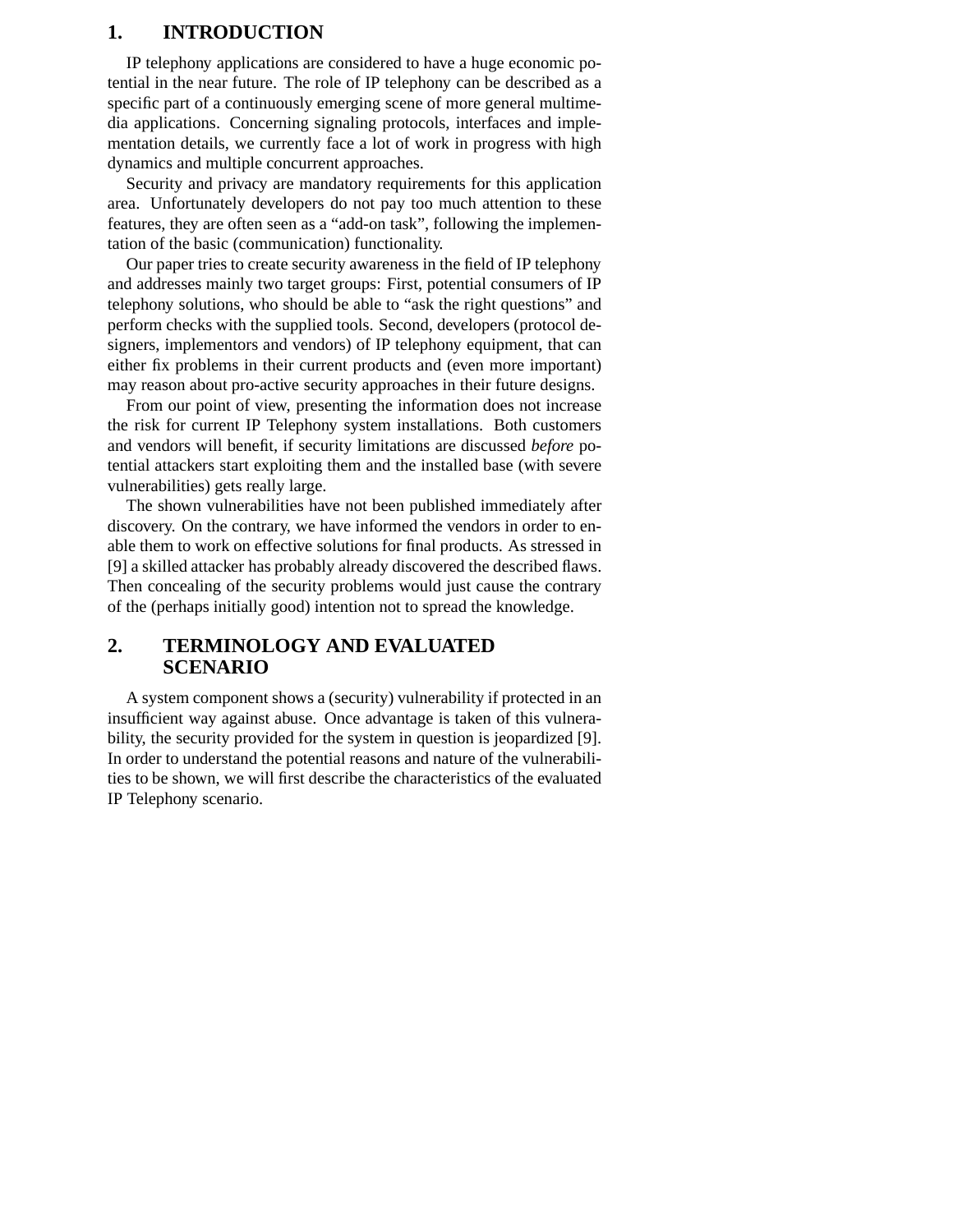#### **2.1. GENERIC IP TELEPHONY SCENARIO**

Figure 1 shows the parts that are typically used to build an IP Telephony scenario. It normally compromises - independent from the used protocol (H.323, SIP or others) - a signaling plane, a media transport plane and various telephony components.



*Figure 1* Generic IP Telephony Scenario

The signaling plane is used for transporting the necessary signaling information between the components. After a call setup, the media transport plane is used to carry the voice data between the components, e.g. terminals or gateways. Normally the components have to be operated remotely, so there is also a need to transport management data. This could be seen as a third plane, but this function is often considered as an addition to the signaling plane.

For a security assessment, a number of (related) facts have to be considered. First, both planes that are used, depend on the same infrastructure, the IP network. Compared to the conventional telephony in the Public Switched Telephone Network (with SS#7), where there is a certain level of isolation, this increases the risk of system misuse. In our scenario there is no physical separation between the planes.

Second, the network infrastructure is not maintained or controlled by a single authority or just a small (trusty-worth) set of providers. Signaling and media plane might be based on untrusted network parts, components and operators.

Finally the IP network, which is used by the signaling and media plane, is also used by other services and both end system and infrastructure components are often full featured computers able to fulfill many other tasks.

Based on these facts we can conclude that not only telephony related security problems (e.g. possible missing privacy of the spoken word) may occur. IP telephony systems are based on normal network and computer systems and interfere with them. The resulting security problem domain is considerably larger compared to a standard PSTN based telephony system. We will furtheron concentrate on IP Telephony specific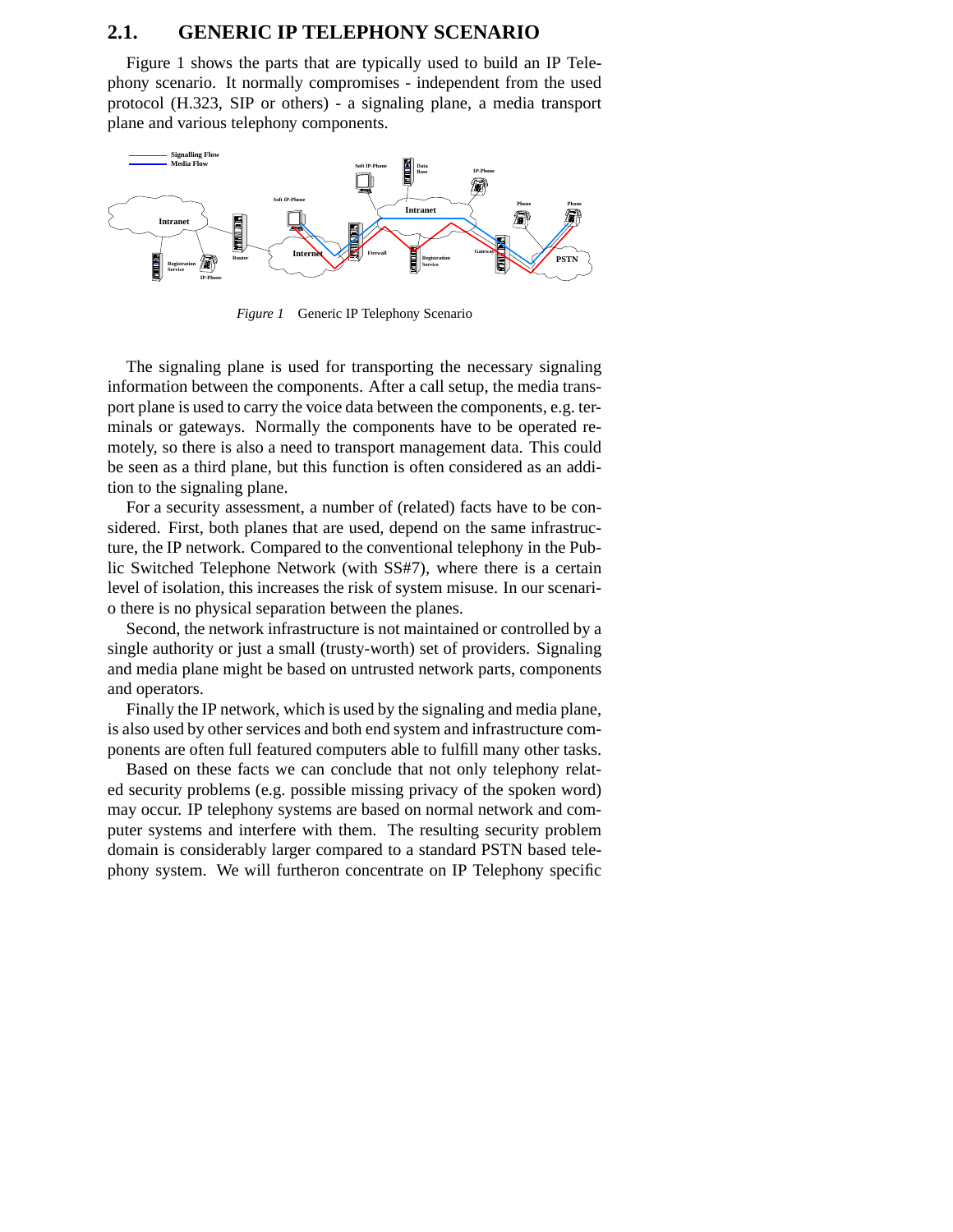problems though, and will e.g. not mention the fact, that routers or other general infrastructure components are vulnerable as well.

# **2.2. VULNERABILITY TARGETS IN H.323**

Figure 2 describes a scenario in which H.323 based components are used. It is considered to be representative for common operational areas and may slightly be adapted to individual other configurations.



*Figure 2* H.323 IP Telephony Scenario

We identify the following potential risks and derived points of attack:

- Both the signaling or media transport plane can be target of an attack. This involves integrity, confidentiality, authentication or nonrepudiation of the transported data.
- Both the audio payload data but especially the signaling information exchanged between the components is sensitive to eavesdropping, jamming and even active modification. The challenges become even more evident if we consider an open environment where finding, choosing and using services and transfer points from and towards the PSTN (we can compare this to conventional "Call Routing") are subject to economic competition between various service providers.
- Compromising the identity of an end system or infra structure com- $\blacksquare$ ponent leads to additional risks even when using standard and noncompromised signaling mechanisms. If a malicious user can register with a H.323 Gatekeeper (or SIP server/registrar), he can potentially gain the personality of the user whom he attacks. That involves a potential invasion of privacy (since at least incoming calls are routed to the attacker and may give him the knowledge who calls) as well as the chance of miss-using services that are charged for.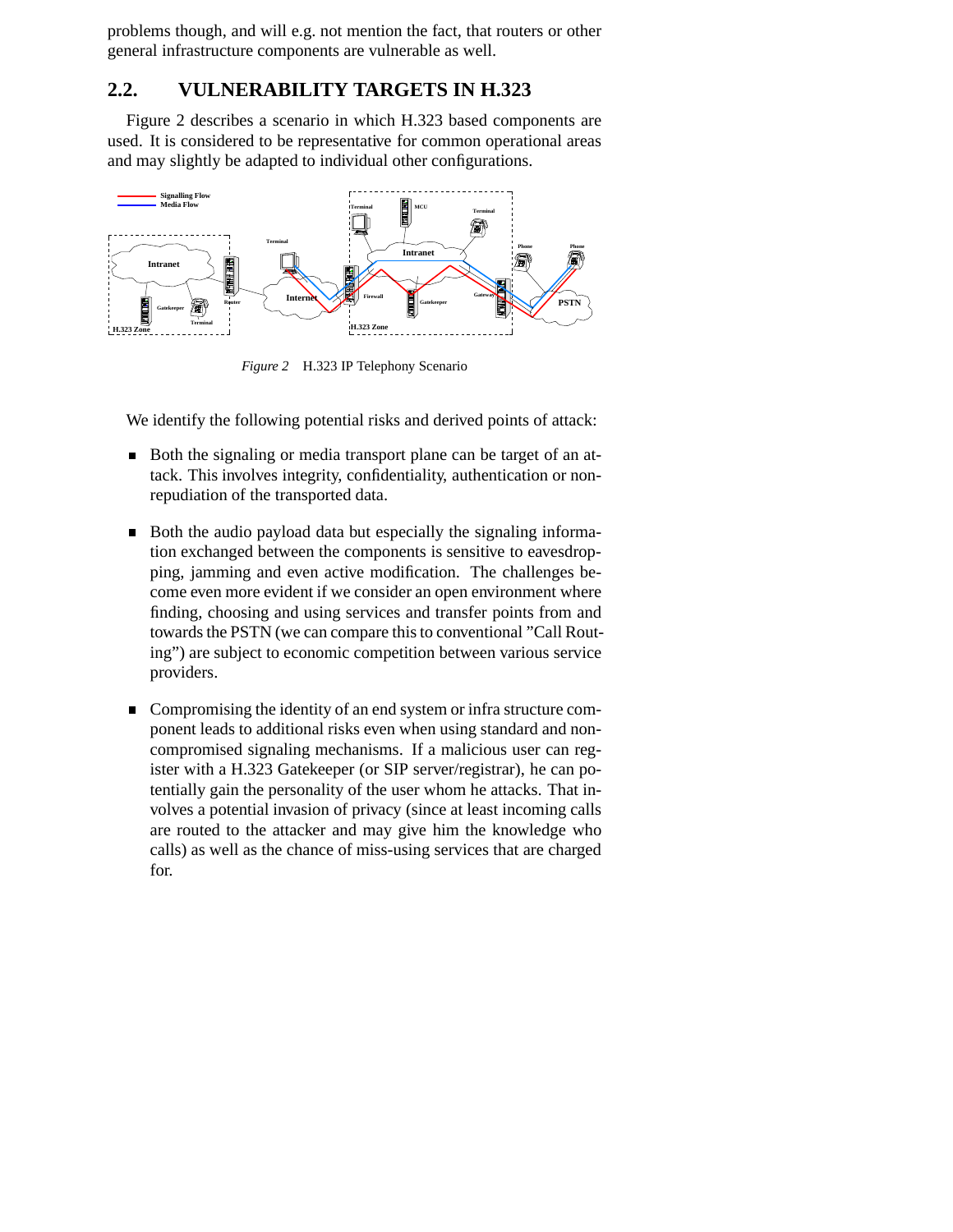- The specific functions of the IP telephony infrastructure components might be target of an attack. For example we consider the registration service as provided by a gatekeeper.
- The components environment, hosting a specific IP telephony function can be target of an attack. This includes the management interfaces, used to configure the IP telephony function, which are also hosted by the operating system.
- Even systems and functions that are not directly involved can be attacked. For example a IP telephony enabled firewall might be weakened due to the fact that it supports IP telephony communication (and temporarily opens certain communication paths that might be used for attacks instead of regular voice conversation).

The next section gives a selection of the examined vulnerability examples which can be arranged according to our classification.

# **3. CASE STUDIES**

In the following we present selected vulnerabilities of a H.323 based IP telephony scenario (Figure 3) that incorporates gatekeepers and gateways that form the point of (cost-rising) interaction with the PSTN world.



*Figure 3* Evaluated Test Scenario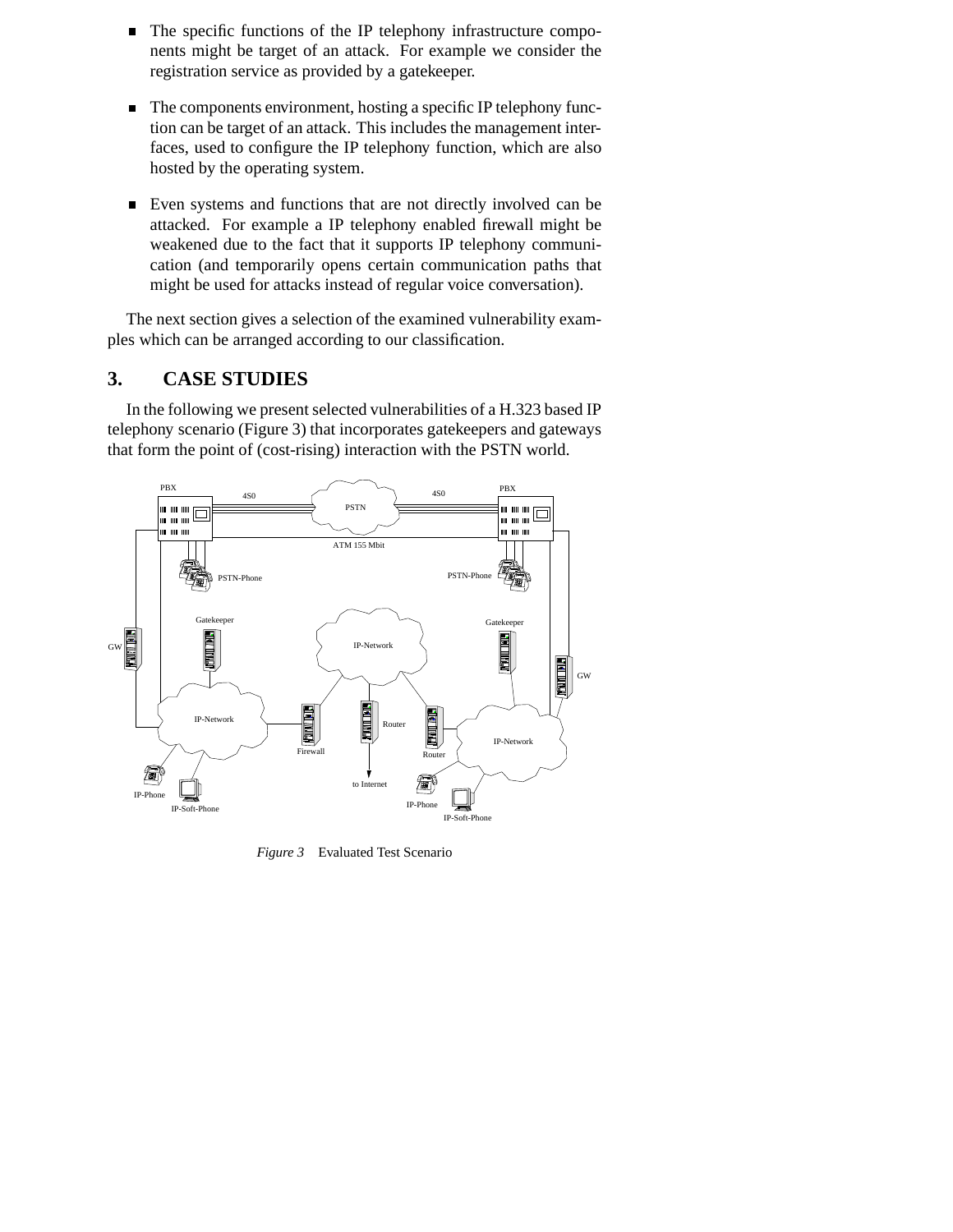The conventional PBX components and their administrative IP access points (that form further potential points of attack as well) are just shown for completeness.

# **3.1. ATTACKING END SYSTEMS**

### **Getting control of an end system.**

IP telephony end systems will often be placed in publically accessible places (e.g. offices or even on public floors). Once an attacker gets physical access to the examined IP telephone in our scenario, he is able to reset it to its factory configuration. (In the later we show typical characteristics of the vulnerabilities or code fragments in a framed example box.)

Instructions taken from the IP telephone manual Restoring the factory settings Enter the 6-digit password: 124816 Access to the Administration menu In the as-supplied condition, the Administrators password is 123456.

#### **Getting physical access to the telephones management**

The example of providing backdoors or weak initial passwords is not a unique flaw but has been examined for multiple components from different vendors. The remote management interface (via HTTP) that the IP telephone uses is vulnerable to attacks as well. The administrator password is sent in plaintext which makes the communication vulnerable to sniffing. Additionally (due to its limited length and restricted alphabet, because it has normally to be typed in via the telephones keypad) the administration password can also be attacked with a series of automated brute-force trials.

Once initial access to the device is gained, its administrative password for both local (manual) as well as remote WWW access can be set to a value known and becomes usable for further malicious operations. The device configuration is visible to an attacker and can be used for gaining additional information about the attacked network, user identities and E.164 numbers as well as for restoring values after an attack. In our example details such as the IP phones IP address, its E.164 number and the IP address of the H.323 gatekeeper(s) that it tries to register with, can be obtained and changed. Doing so even allows an attacker to change a phones capabilities in a way, that it registers with a different gatekeeper which is under the attackers control. This gives this attacker reading and even changing access to the IP telephony signaling and may be used for getting information about communication relations (who calls whom),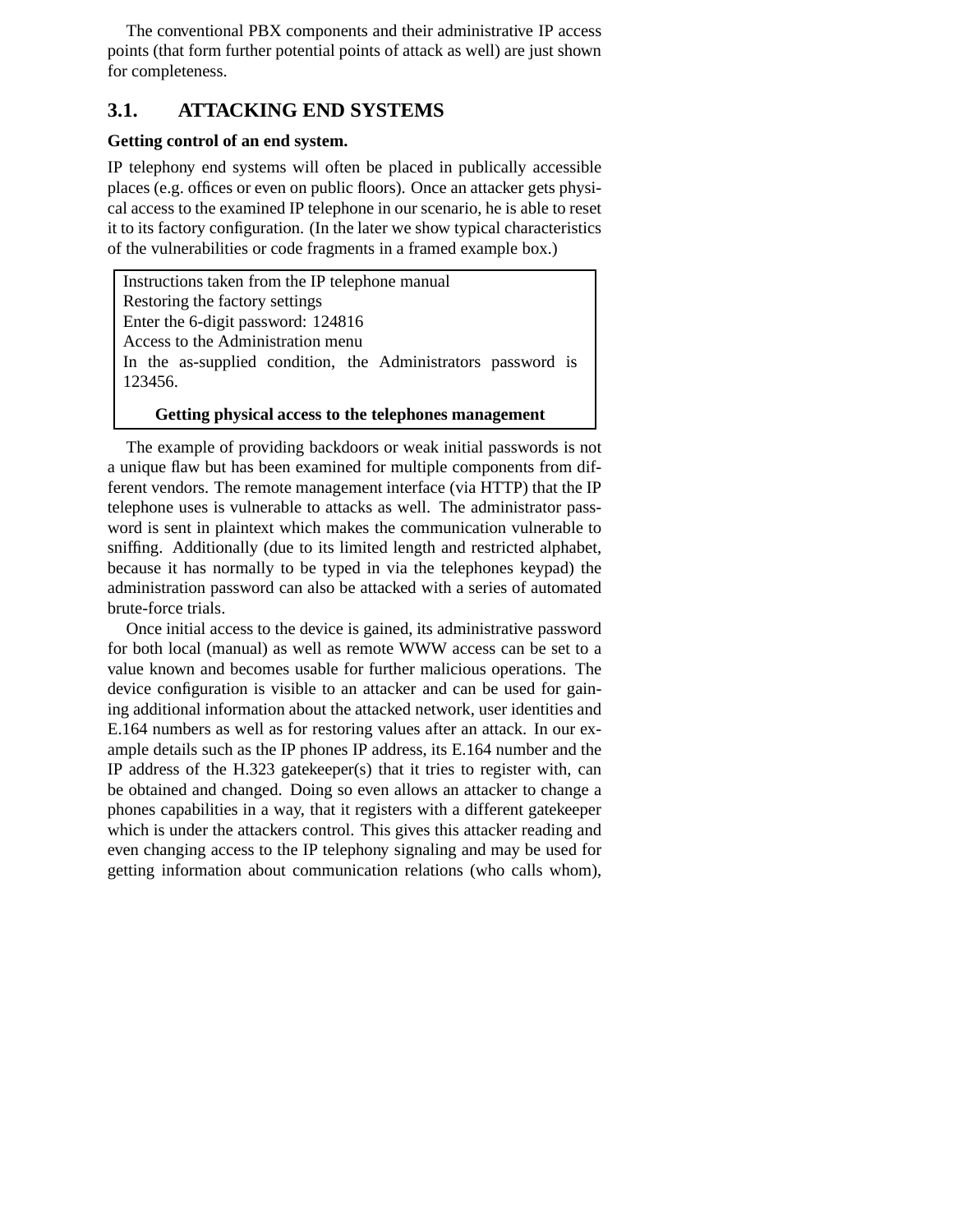enables calculated degradation or even denial of communication services (the user is unable to receive calls from or originate calls to specific other phones) or access to voice content for outgoing calls to PSTN participants if those are routed via a H.323 to PSTN gateway of the attackers choice.

Obtaining administrative access to the device can even be used for completely changing its firmware, that can be loaded from outside via the network. Though this (still, as long as no development APIs for telephone firmware are available - which might change with upcoming configurable "Java-Phones") means a very high effort for the attacker, consequences are rather severe, because a new firmware placed on the device could offer all the functionality that the original device had, while providing permanent backdoors for later attacks.

#### **DoS-Attack using IP telephony signaling.**

The end systems we evaluated (both a commercial "hard" phone and the Open Source ohphone) were unable to withstand an attack that sends unexpected or incorrect H.323 signaling PDUs. Those resulted in either a temporary unavailability or even a total system failure with the device locked up, crashing or rebooting.

In the case of a "registration attack" - that we will describe later a malicious attacker can use a Denial of Service first, to (maybe even just temporarily) suppress the packets from the original system in order to start the de-registration / registration of another malicious end system then.

#### **Denial-of-Service Attack using general means.**

The examined IP phone uses an integrated WWW server that allows to manage the device and to query some of its settings. This WWW server and its implementation faults (though not a basic part responsible for IP telephony functions of the device) makes it vulnerable for malicious attacks. Using a URL with a sufficiently long length, the device can (depending on the length of the URL string) either be made inoperable which results in its total failure or rebooted.

 $\angle$  uses standard TCP socket communication on port 80 (HTTP)  $\star$ / ... memset(query\_string, 0x1, 256); query\_string $[256] = 0x0$ ; write(sock, query\_string, sizeof(query\_string)); ...

**Denial of Service using the phones HTTP server**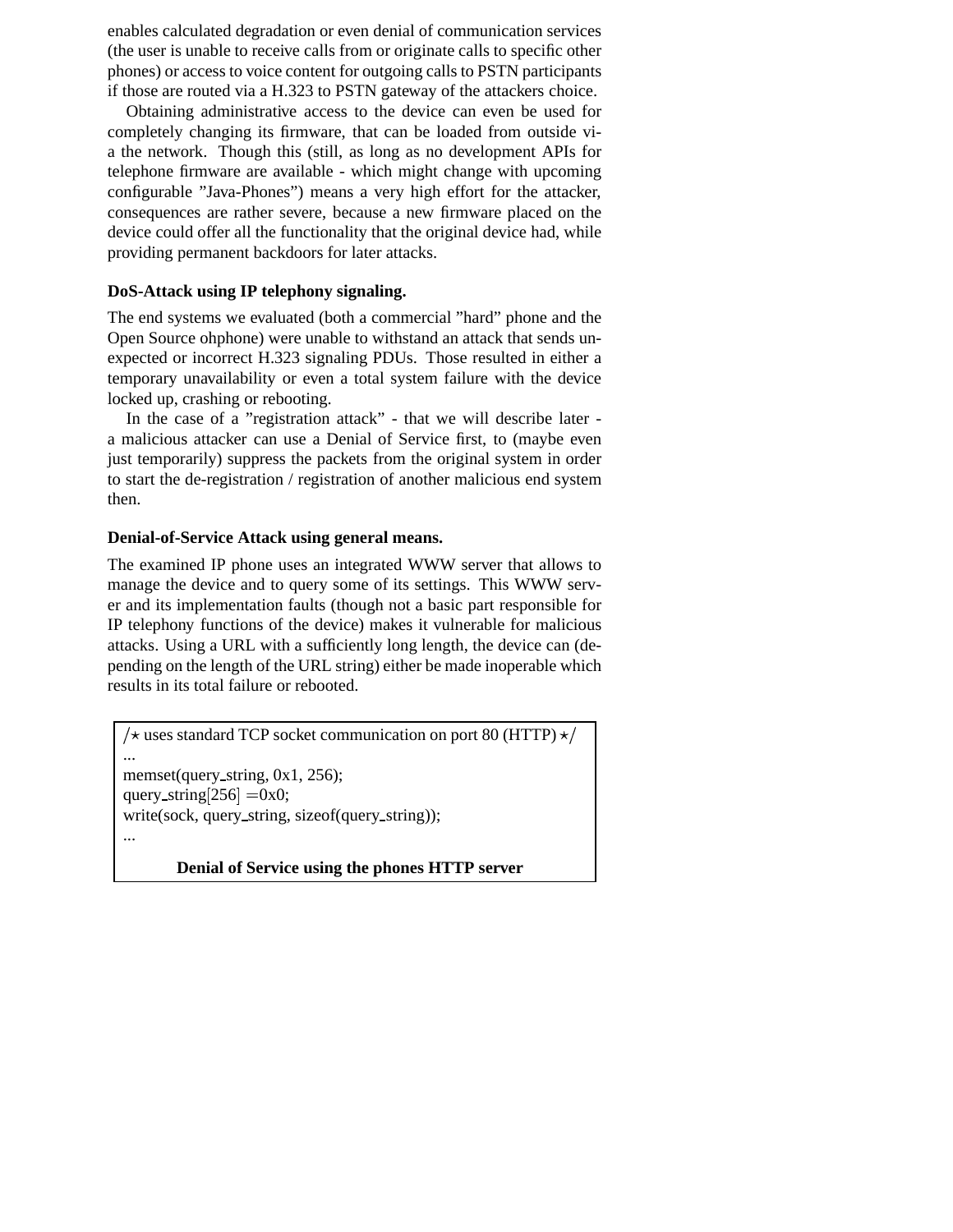For the attack just minimal skills of the attacker, simple tools (we have performed the attack using either a standard browser, a telnet tool or a tiny test program) and low effort are required, but they result in a total loss of systems functionality and can be performed at all end systems of an installation from a remote place at the same time.

# **3.2. ATTACKING THE USERS PRIVACY**

IP telephony applications use RTP [7] packets transmitted via the UDP protocol for carrying audio data streams. Though basic mechanisms for using symmetrically encrypted [1] audio payloads in RTP packets are described in an appropriate RTP profile [6], those are not widely used yet, due to the lack of deployed key exchange or negotiation features within the IP telephony signaling protocols. For a potential eavesdropper it is necessary to identify the data streams that form the audio connection(s). Since the ports used for that, are typically negotiated in a dynamic manner this is not a totally straight-forward task. With the public availability of IP telephony protocol stacks and an in-detail description of protocol mechanisms it becomes more easy even for non-expert attackers though. For investigation we developed and tested a tool that - after specifying the characteristics of the users we observe (depending on the kind of signaling and scenario e.g. H.323 with or without registration of symbolic names at a Gatekeeper we can e.g. specify an E.164 number we want to observe) - allows to monitor and / or record calls on the fly.

```
\angle\star uses libpcap for packet capturing \star...
#define RTP_PAYLOAD_OFFSET 0 + 14 + 20 + 8 + 12...
while (!finished) \{packet=(u_{\text{c}} \cdot \text{char} *) pcap_next(pcap, &pkthdr);
...
write(audio_fd, (unsigned char *)packet+RTP_PAYLOAD_OFFSET,
rtp_payload_size);
... 
\}Playing audio data by sniffing the (unprotected) RTP payload
```
Since a structured cabling with dedicated lines towards each participant instead of a shared ethernet is usually considered a basic precondition for a sufficient data throughput, low audio packet delay and loss bounds, people often argument, that the use of switches instead of hubs limits the problem of unauthorized access to the data connections. Recent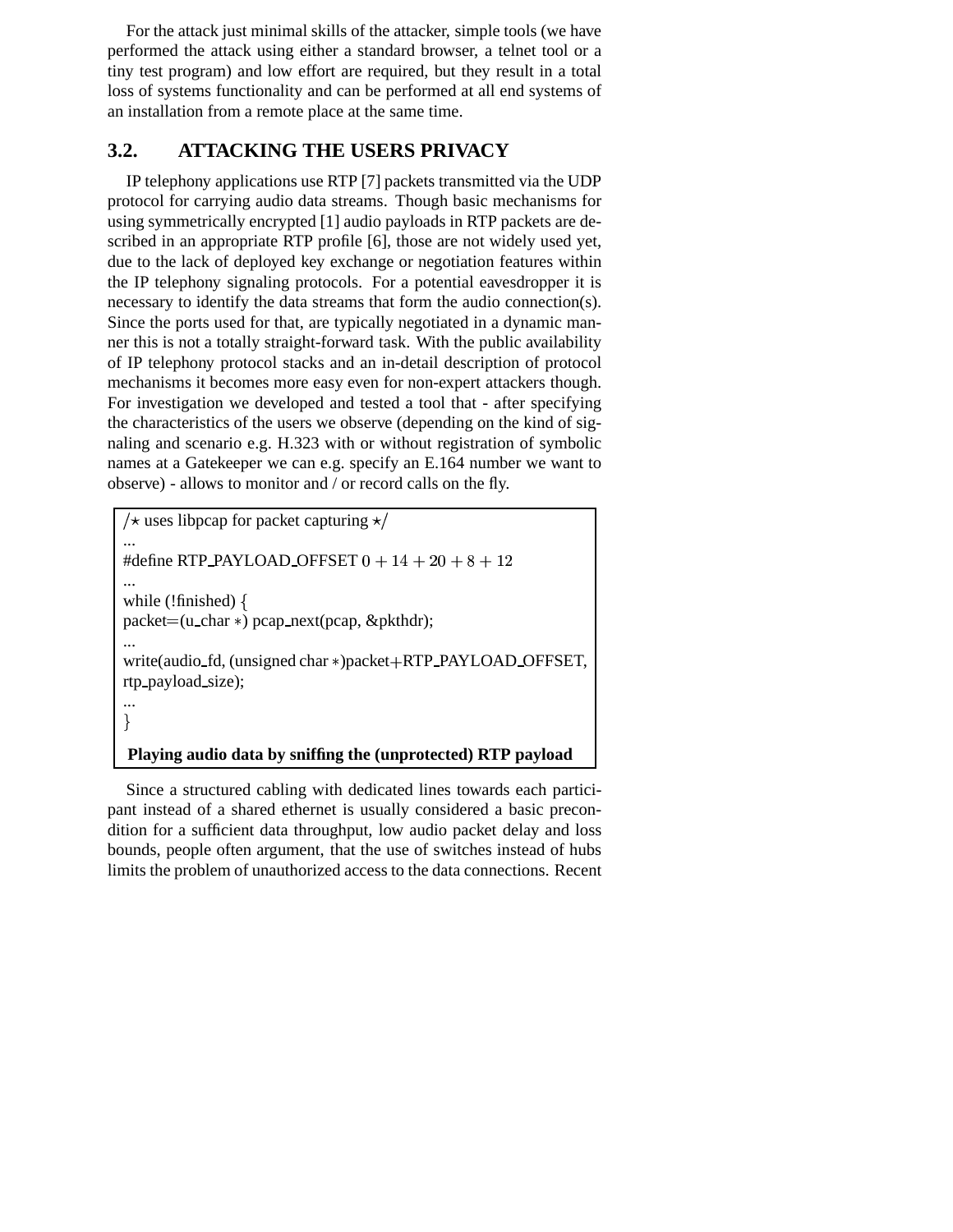publications have shown though, how vulnerable also such configurations are to attacks. After sending faked ARP replies to a switch it starts sending data not only to the dedicated user link but also to the one of the attacker.

### **3.3. ATTACKING INFRASTRUCTURE COMPONENTS**

#### **Gatekeeper registration attack.**

When registering an H.323 device, it establishes a mapping compromising its E.164 number and a voluntary number of additional symbolic names (so called aliases) with its IP address at the gatekeeper. This mechanism is part of the H.225 RAS (Registration, Admission and Status) signaling and allows for a comparable easy auto-configuration and portability of devices within a given local environment as well as a certain mobility.

The gatekeeper typically implements a certain policy which describes, whether just pre-configured sets of E.164 numbers/symbolic names and IP addresses are allowed to register or every potential end-system can. This is a purely administrative decision and out of the scope of the H.323 standard specification itself. In the best case, gatekeepers allow to choose which policy to use in a granular way and are pre-configured with a rather strict policy that forbids arbitrary access. For the systems we evaluated that is not the case though.

In traditional PBX systems, rights (as for instance whether a certain person is allowed to originate long distance or international calls) are usually bound to user identities. This mechanism without additional (e.g. cryptographic) protective means can be exploited by "stealing" or faking user identities. If the registration is not restricted by any means the registration mechanism can be exploited for either (miss-)using the communication services which often includes calling to external parties via IP telephony to PSTN gateways without paying for that service, for just causing costs by calling expensive external service numbers or even calling dedicated numbers that their operator has a benefit from.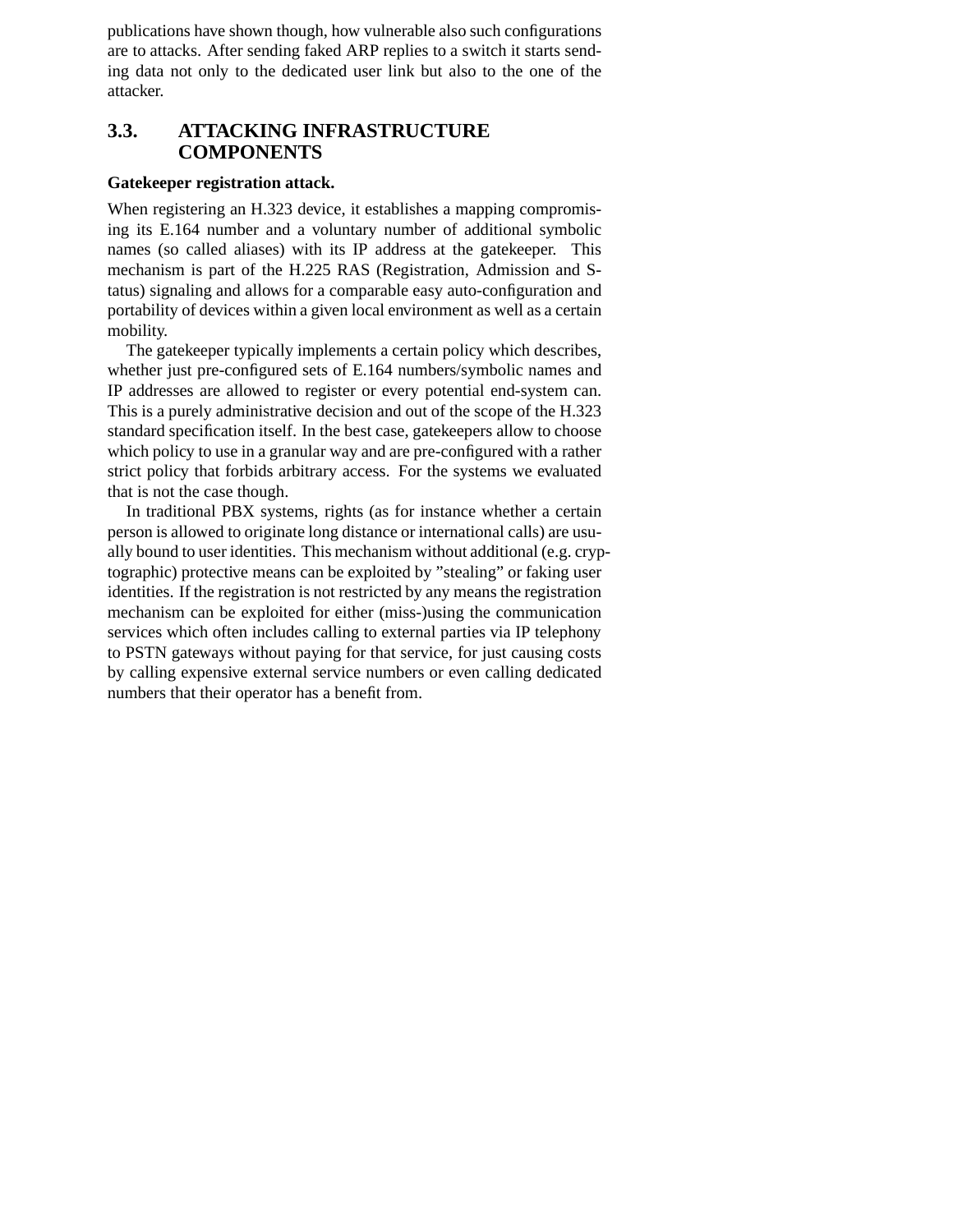```
/\star uses OpenH323 for PDU generation \star//\star we show the unregistration part \star/
/\star an attacker can register then \star/...
UnRegReq.m callSignalAddress.SetSize(1);
(UnRegReq.m callSignalAddress[0]).SetTag(
H225 TransportAddress::e ipAddress);
H225 TransportAddress ipAddress &
h225_transportaddress_ipaddress=
(UnRegReq.m callSignalAddress[0]);
h225_transportaddress_ipaddress.m_ip[0]=ip[0];h225_transportaddress_ipaddress.m_ip[1]=ip[1];h225_transportaddress_ipaddress.m_ip[2] = ip[2];
h225_transportaddress_ipaddress.m_ip[3]=ip[3];
h225_transportaddress_ipaddress.m_port.SetValue(port);
...
sendto(sock, data_d, data_s, 0, (struct sockaddr*)&name, size-
of(name));
...
             Attacking Gatekeeper Registrations
```
As a minimal means of protection only de-registration requests carrying the IP address of the previously registered participant could be observed while others should be disregarded or may even trigger warnings or alarms for the systems administrator. Since the (de)registration IP address is carried in the (usually unprotected) payload of an H.323 PDU, they can easily be faked. Additional checks (e.g. the test whether the P-DUs source IP address corresponds to the correct entity) have either to be evaluated for their general applicability (e.g. in the case of proxying instances or additional gateway originating messages) or can be broken by using spoofing at the IP layer. (This poses some more burden at an attacker, but can and has been done.)

Only cryptographic methods such as the H.323 protocol extensions described in H.235 [2] and Annex F form a better basis for protective mechanisms. They are not implemented in the devices we evaluated though.

#### **Denial of Service targeting the Gatekeeper.**

We were able to prevent all (both commercial and Open Source) observed gatekeepers from fulfilling their regular tasks by sending them a large number of either regular (cyclic registration and de-registration of terminals) or irregular H.323 PDUs. This makes the IP Telephony service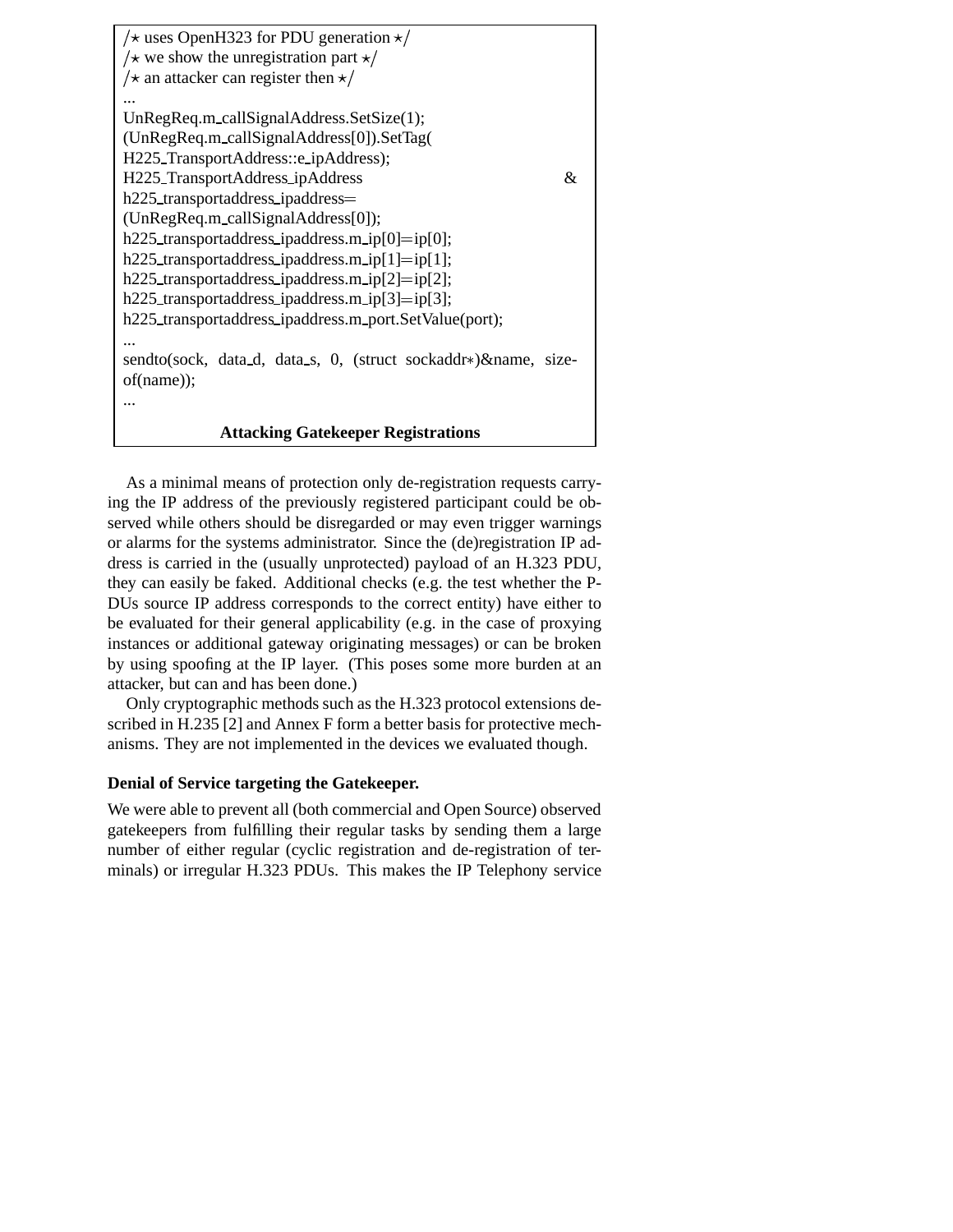unavailable either for a certain period or in general (if the gatekeeper is forced to crash).

It must be mentioned that for those DoS-attacks only a comparable small bandwidth is necessary (since we are attacking the signaling) and it is difficult to protect a gatekeeper (e.g. by means of a firewall) if it needs regular communication relationships with "outside" parties for its regular tasks (e.g. if outside clients are allowed to regularly call).

### **4. CONCLUSIONS**

### **4.1. ASSESSMENT RESULTS**

The scenarios that we described have been evaluated within our university environment and we believe them to be rather realistic, once IP phones (at the current security level) would be deployed regularly within publically accessible network segments of our campus. This deployment within just one single network (then used for both data as well as voice traffic) has been determined as on of the potential reasons for starting to use IP telephony - so scenarios planning to use two separate (then both IP networks) are considered to be not realistic.

Even if a certain level of "isolation" could potentially be obtained by using VLAN techniques this would also limit the promising chances for close computer and telephony interaction which forms the basis for new innovative services.

It should be mentioned that - differing from the situation with a conventional PBX, which compromised highly specialized equipment and is usually not available for attackers with an "average background" - IP infrastructure components such as H.323 gatekeepers or H.323 to PSTN gateways are available even as Open Source [3][4] implementations and can easily be obtained, adapted and deployed.

### **4.2. POTENTIAL COUNTERMEASURES**

The paper intentionally concentrates on the search (based on theoretical analysis of the protocols and scenarios), description and practical exploit of vulnerabilities. We just give a short reference to potential countermeasures which can be be classified as either

- short-term and more or less just "bug-fixing" (which is definitely necessary but will not change the problem situation in general) or
- **I** longer-term and comprehensive (which we see as a general must for the practical feasibility and success of IP Telephony solutions).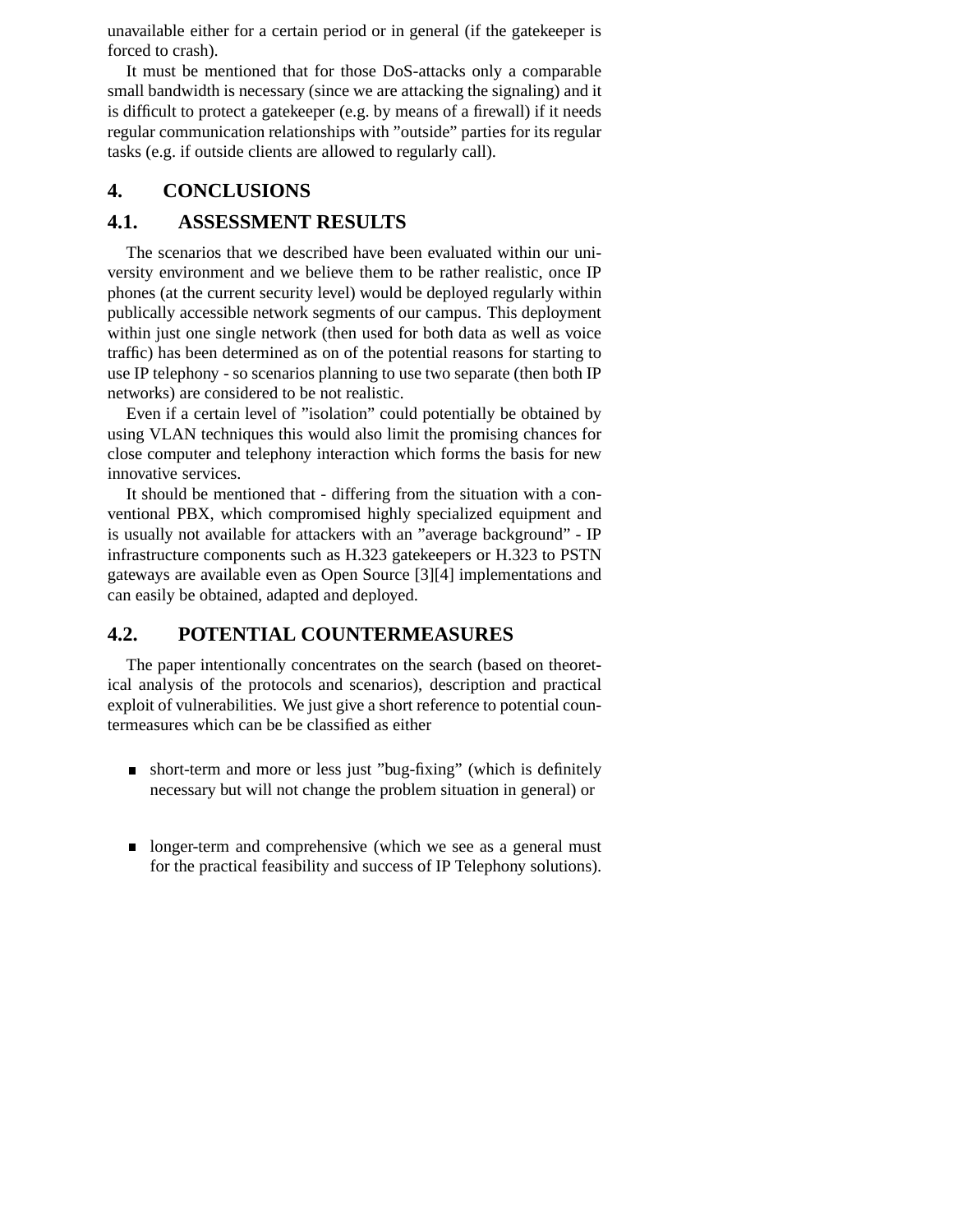### **IP**& **Telephony Specific Approach.**

Both the IETF and ITU recently show more efforts to provide standards, that also cover the security aspect. For example the ITU provides some extensions to the H.323 framework, which specify how security can be added [2]. For SIP, cryptographic authentication and privacy features are defined within the base RFC already. An overview about these security related extensions to the IP telephony standards is given in [5]. As shown in this contribution, these protocol extensions are necessary to be able to solve some security problems, but do not provide a general and automatic security solution to broken system designs.

#### **Establishing a Security Improvement Feedback-Loop.**

In [8] we introduced the concept of a *Security Improvement Feedback-Loop* (SIF) which is a systematic way of understanding security weaknesses and elaborating efficient solutions. The SIF concept consists of four stages:

- Observation: security weaknesses of existing systems are observed and reflected in various forms such as mailing-lists, newsgroups, and articles.
- Information Retrieval: information is gathered from different sources. In case of electronic documents this can be done automatically. Form-based interfaces can be used to guide human users by entering information that comes from non-digital sources.
- Screening: the data is transformed according to a uniform, highly structured data scheme, as this is more suitable for further machinebased processing. It is possible to apply screening filters in order to determine the relevance of information that will be stored in vulnerability databases.
- Analysis and Utilization: as we have described in [9], appropriate data mining procedures help to identify and improve patterns that are in turn used to engineer new or to improve existing systems. For example this knowledge can be used for the elaboration of security design patterns, security guidelines or as input for security tools. Thus the security of new and existing systems will be improved as known errors should not occur again. Now the feedback-loop is closed.

The data-mining approach reveals valuable insights for security improvement. Our long term goal is to identify a set of comprehensive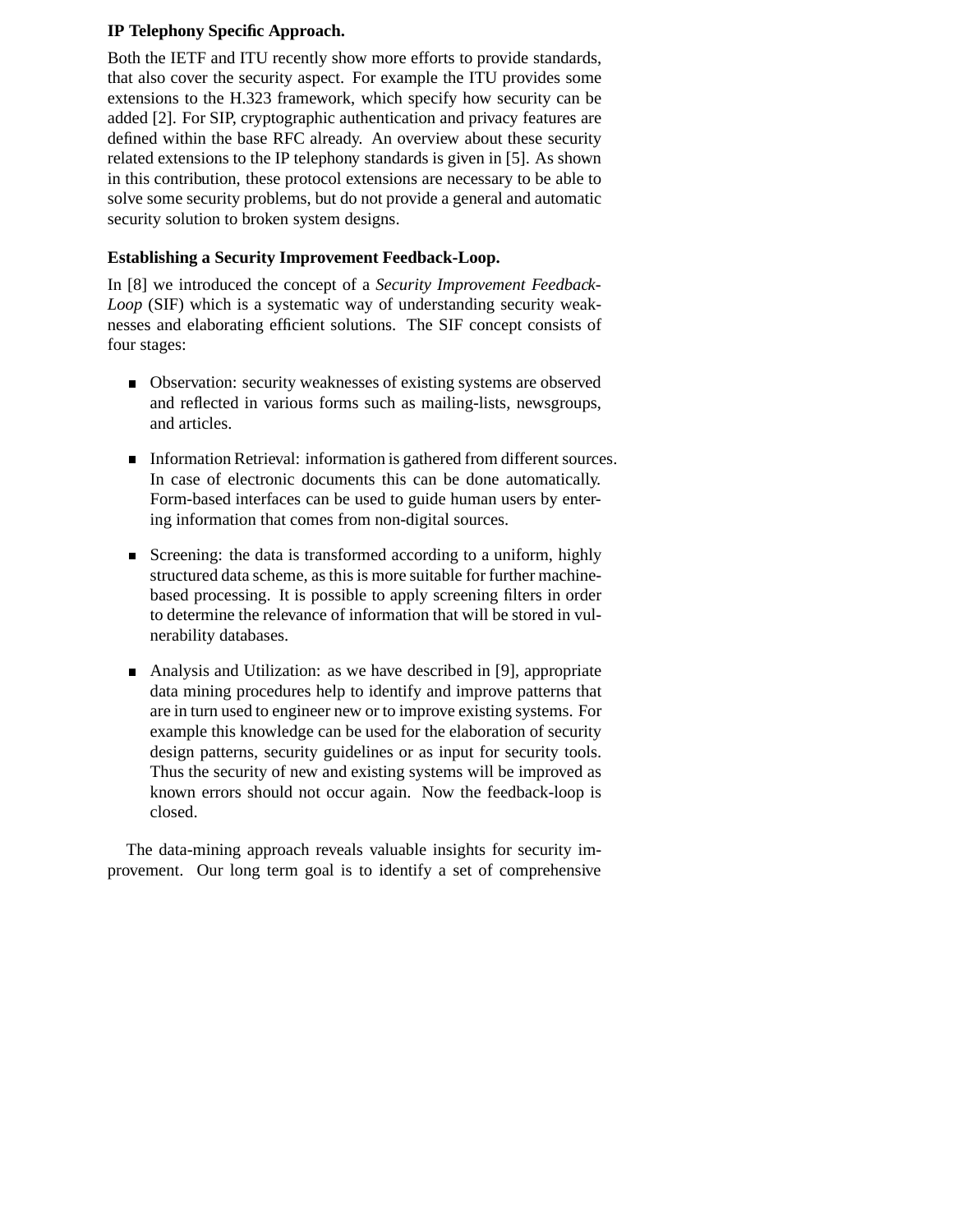security patterns for secure distributed application domains, with IP telephony just one of those.

### **4.3. FINAL REMARKS**

The observed design flaws and potential misbehavior of IP telephony solutions are in their majority not due to limitations or shortcomings within the technology or its architectures and signaling protocols itself, but result from severe design, implementation and policy faults.

With just "basic attacking components" and without special preconditions (most attacks were performed from user space and without even physical access to the attacked network) we could show vulnerabilities that reach from the invasion of the users privacy over service misuse and fraud to the total degradation of services. Both commercial equipment as well as popular Open Source implementations (such as the OpenH323 stack, that a lot of people now start basing their future solutions on) have been shown to be vulnerable in the same way. Basically all the attacks that we theoretically planned in the first evaluation step succeeded.

The shown problems can and must be fixed by the manufacturers of the equipment and should definitely be avoided in future designs. We strongly believe that a critical view on the current situation is helpful in order to avoid potential threats to user as well as operator and vendor interests once the equipment is deployed in larger quantities.

The authors are working on improving the situation in close contact and cooperation with the component manufacturers and system integrators. Interested parties are explicitly encouraged to contact the authors for the source code and (Linux) executables for all the described checks and attacks. A number of details on the potential exploits are - due to their sensitivity - available on request only and will be publically available just after they have been fixed.

#### **References**

- [1] D. Balenson. Privacy enhancement for Internet electronic mail: Part III: Algorithms, modes and identifiers. *RFC 1423*, January 1993.
- [2] ITU-T. Security and Encryption for H. Series (H.323 and other H.245 based) Multimedia Terminals. ITU-T Recommendation H.235, February 1998.
- [3] OpenH323 Project. OpenH323. http://www.openh323.org/.
- [4] OpenH323 Project. OpenH323 Gatekeeper. http://www.opengatekeeper.org.